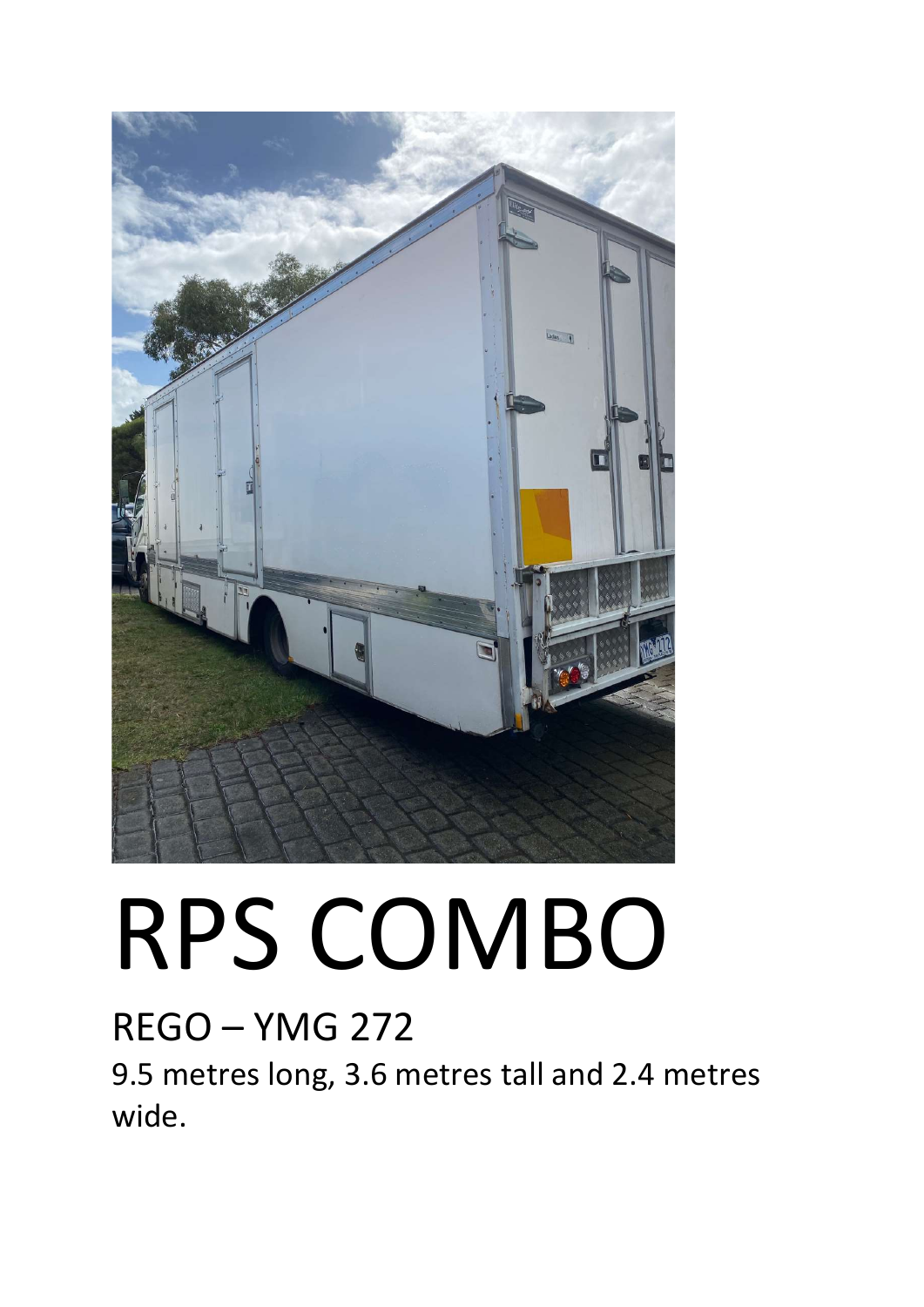This makeup/ wardrobe combo has been busy in the industry for 8 years strong. 2 separate doors lead to both a makeup room and a wardrobe room which are both 3metres long and 2.2 metres wide. It also has a male/female toilets on the rear which it make it perfect for TVC's and small dramas.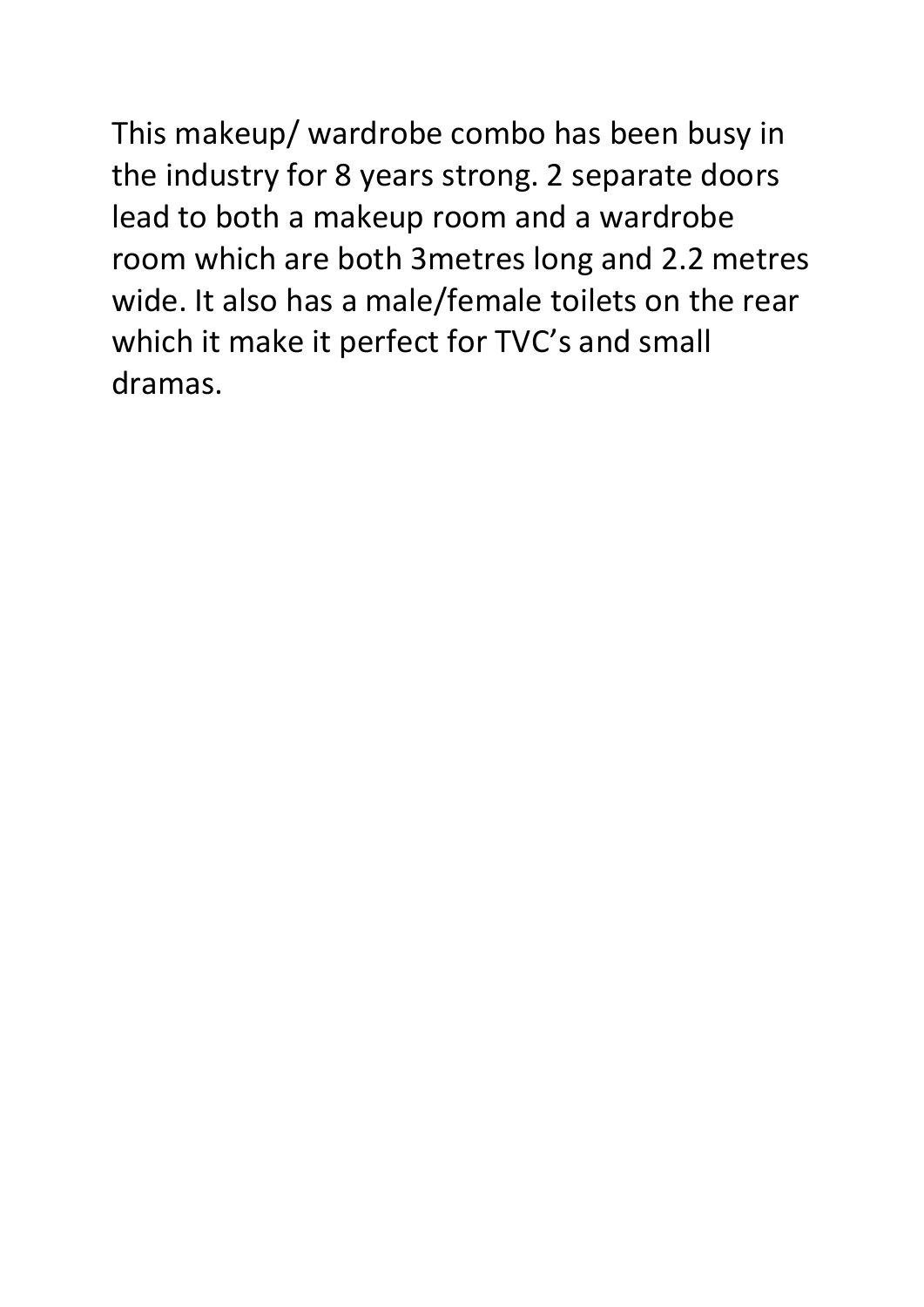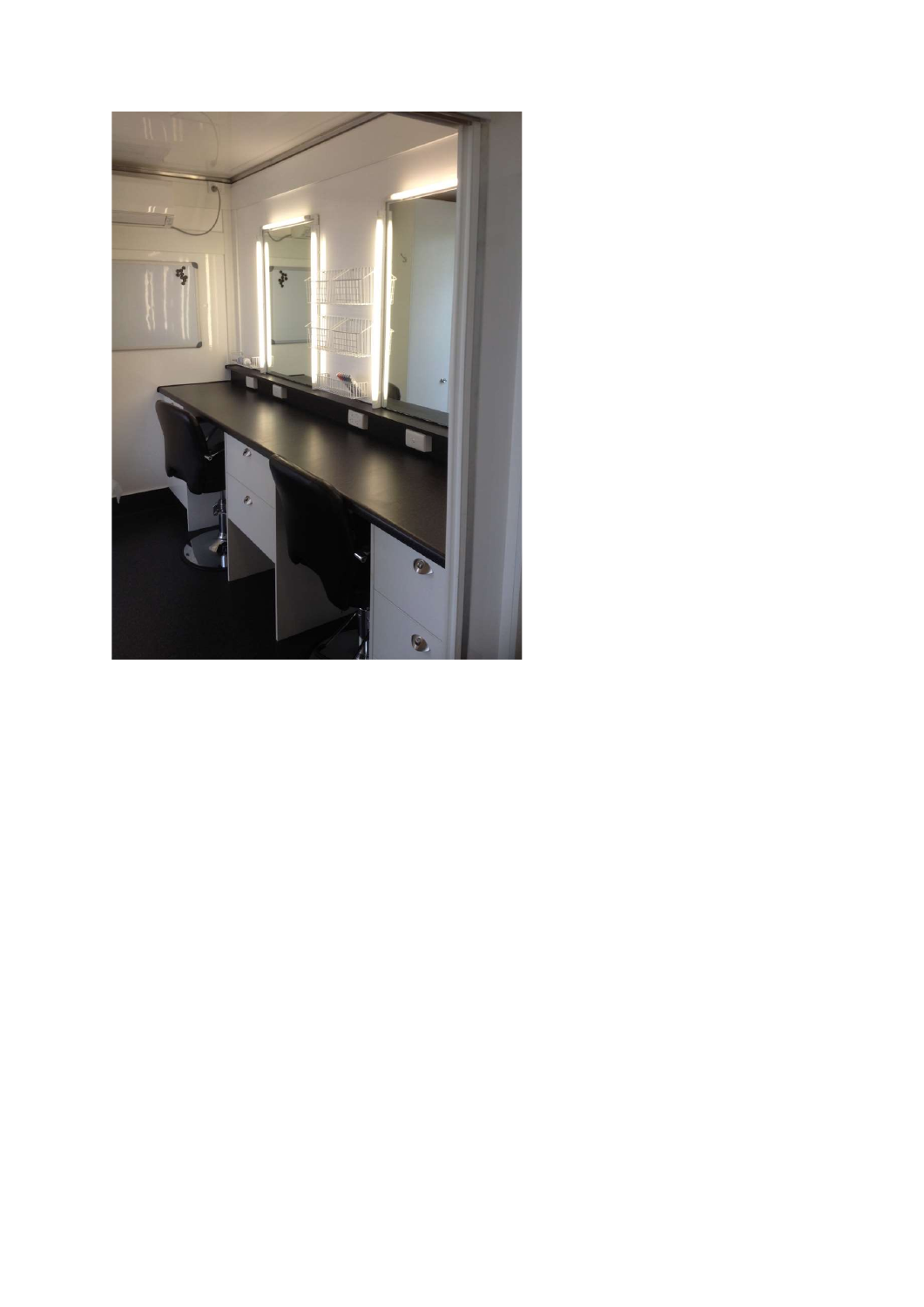

The makeup section at the front of the vehicle has 2 separate makeup stations with large mirrors, fluro lighting, multiple power points and plenty of cupboards and storage. There is also a hair wash station (hair wash chair available on request) and a sink. It comes with 2 professional Comfortel makeup chairs. It has its own Fujitsu split cycle heater/air conditioner.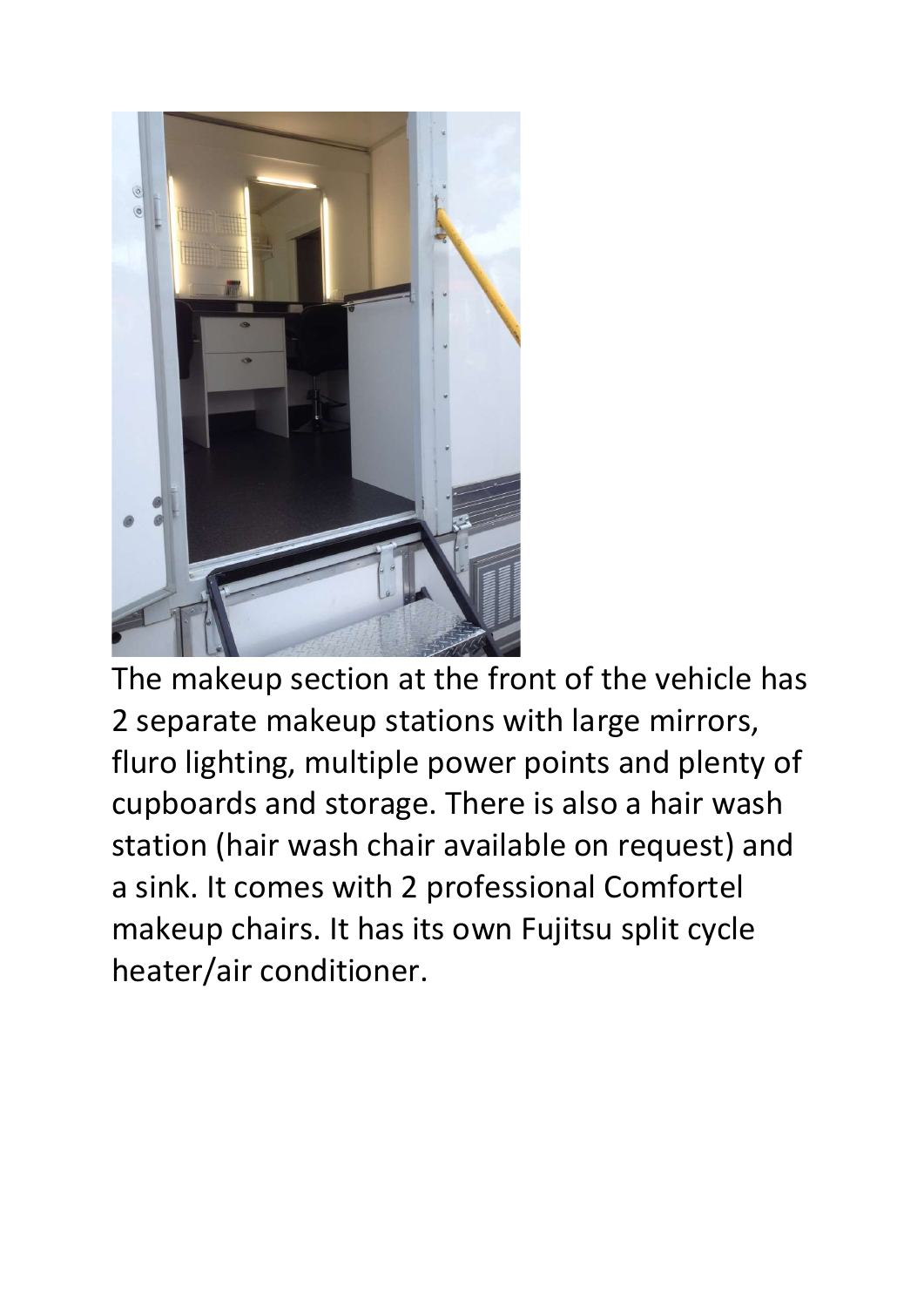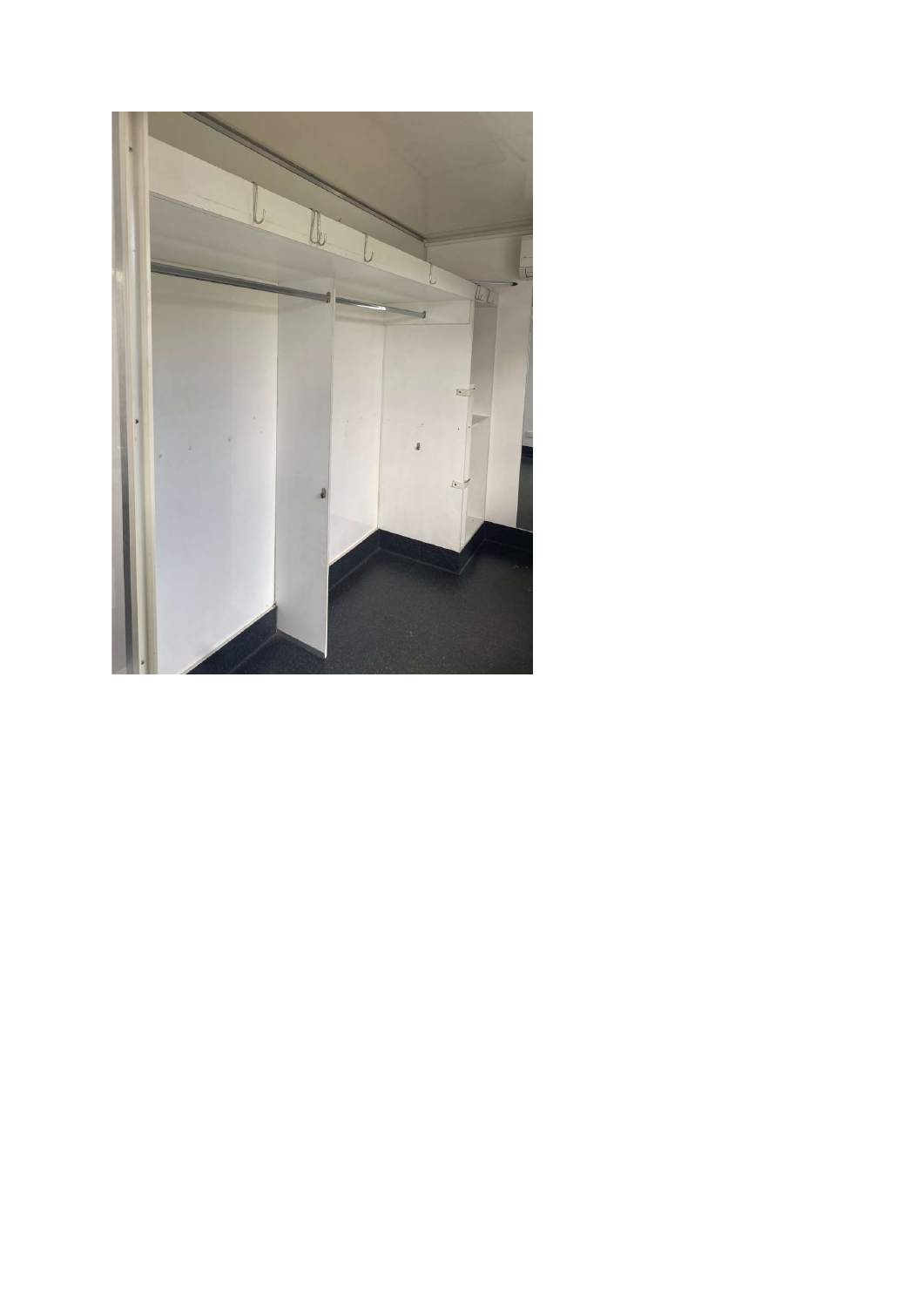

The wardrobe side has steel racks, a washer/dryer combo, a sink and it's own Fujitsu split cycle heater/air conditioner. There is ample power outlets for steamers and irons. There is storage available above the racks and above the sink and work bench. This section also has the potential to be converted into an room for a 3<sup>rd</sup> makeup station. The racking section becomes an area for storage cupboards, and the entire truck becomes a 3 station makeup truck with male/female toilets at the rear. This is perfect for small dramas.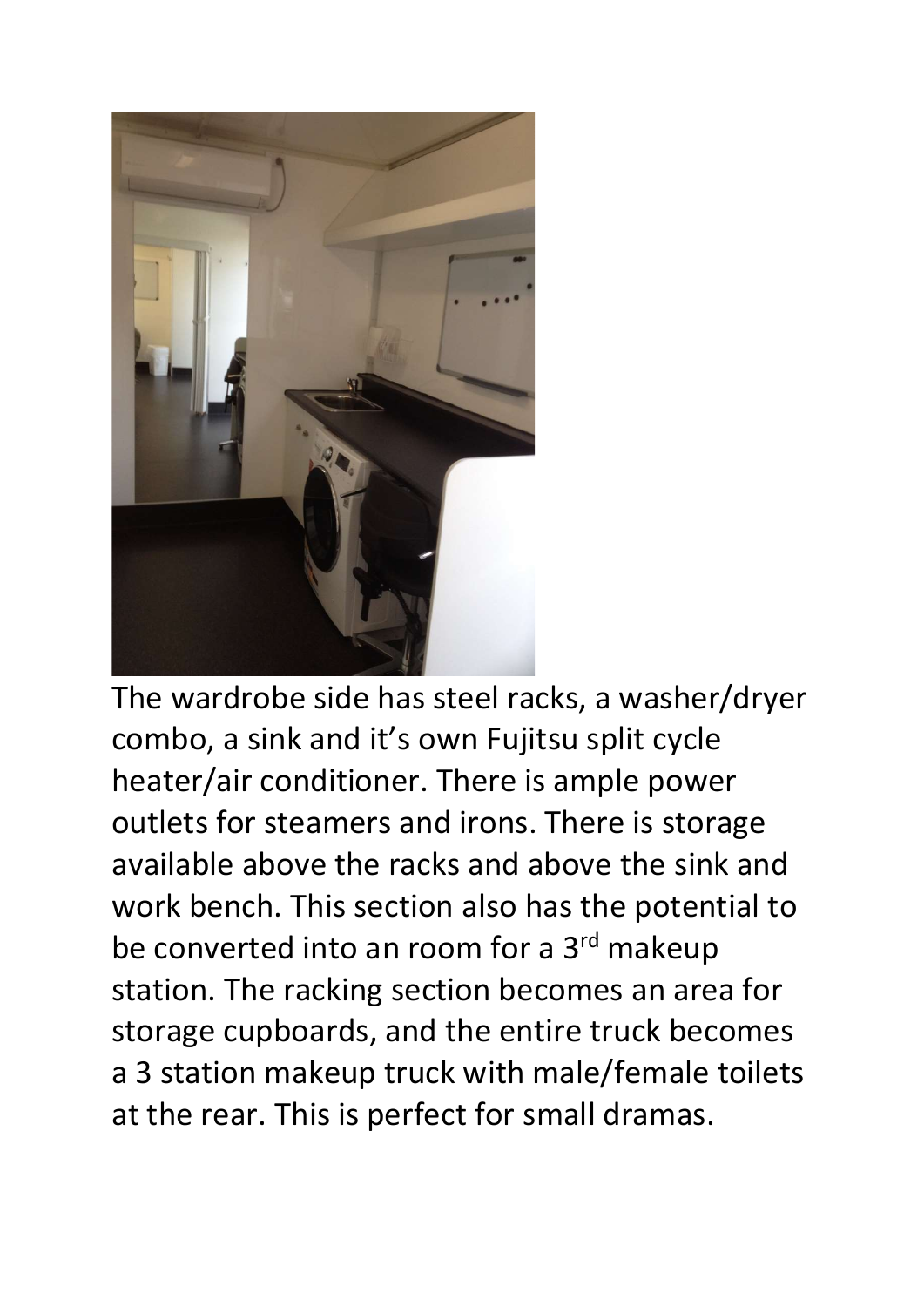